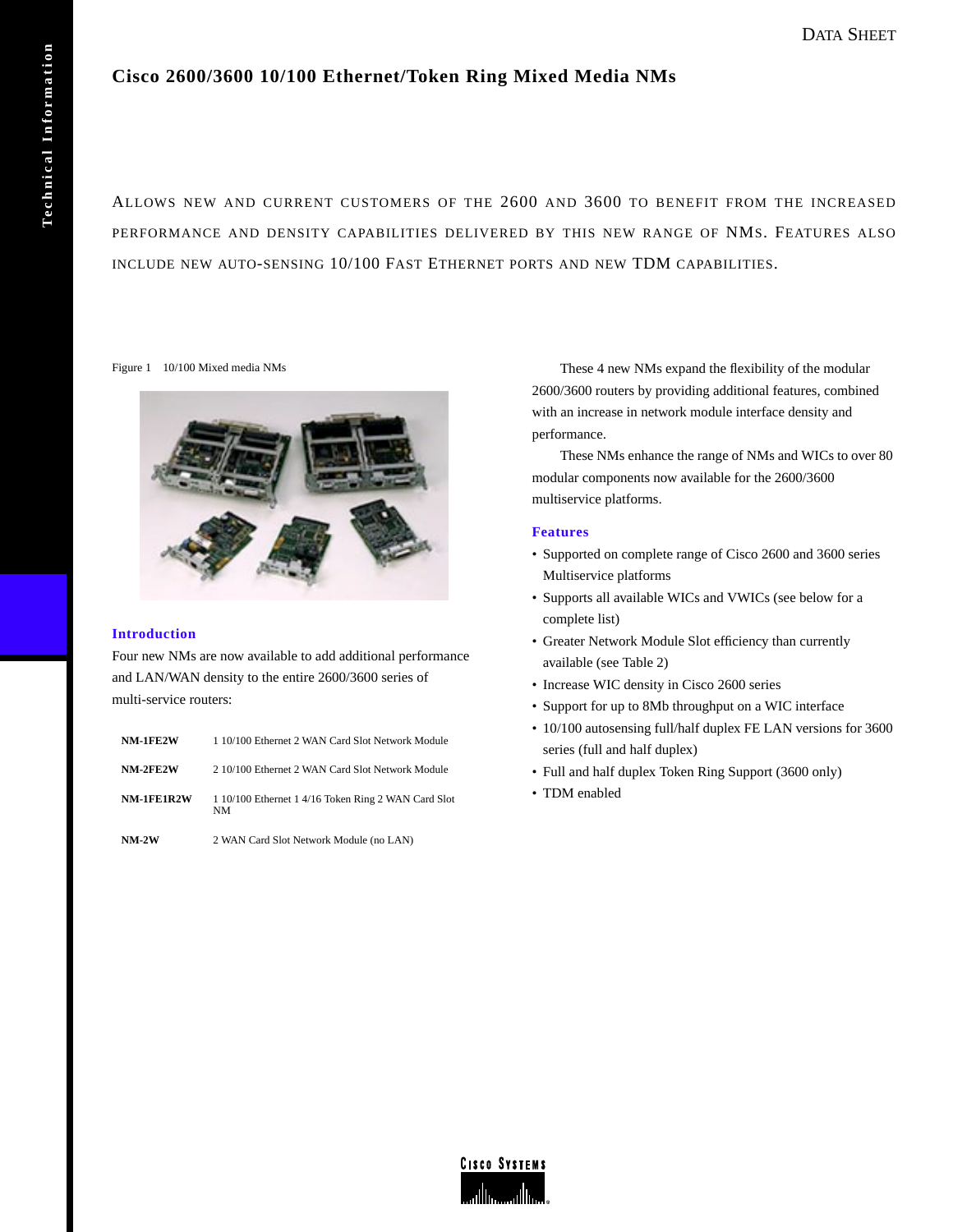The New NMs support the following WICs AND VWICs:

- WIC-1B-S/T
- WIC-1B-U
- WIC-1DSU-56K4
- WIC-1DSU-T1
- WIC-1T
- WIC-2T
- WIC-2A/S
- VWIC-1MFT-T1\*
- VWIC-1MFT-E1\*
- VWIC-1MFT-T1-DI\*
- VWIC-1MFT-E1-DI\*
- VWIC-2MFT-E1\*
- VWIC-2MFT-T1\*
- VWIC-2MFT-T1-DI\*
- VWIC-2MFT-E1-DI\*
- \*VWICs in data mode only

The following table summarized the major enhancements over the current legacy mixed media NMs:

| Feature                          | <b>Legacy Mixed</b><br><b>Media NMs</b> | <b>New 10/100</b><br><b>Mixed Media</b><br><b>NMs</b> |
|----------------------------------|-----------------------------------------|-------------------------------------------------------|
| Max T1/E1 WIC<br>connections     | $\mathfrak{D}$                          | $\overline{\mathcal{A}}$                              |
| <b>VWIC Support</b>              | Limited                                 | Full                                                  |
| <b>WIC Support</b>               | Limited                                 | Full                                                  |
| <b>WIC Throughput</b>            | 2Mh                                     | 8M <sub>b</sub>                                       |
| <b>TDM Support</b>               | N <sub>0</sub>                          | Yes                                                   |
| <b>Ethernet Support</b>          | 10Mb                                    | 10/100Mb                                              |
| G.703 WIC Support*               | No                                      | Yes                                                   |
| <b>Full Duplex Token</b><br>Ring | N <sub>0</sub>                          | Yes                                                   |

\* FCS 2HW/00

The Maximum Number of NMs that can be utilized in each of the 2600/ 3600 families is as follows:

|                       | 2600 | 3620           | 3640 | 3660 |
|-----------------------|------|----------------|------|------|
| NM-1FE2W              | N/A  | $\overline{c}$ | 4    | 6    |
| NM-2FE2W              | N/A  | $\mathfrak{D}$ | 4    | 6    |
| <b>NM-1FE1R2</b><br>w | N/A  | $\mathfrak{D}$ | 4    | 6    |
| $NM-2W$               |      |                | 3    | 6    |

The following tables details some typical configurations and benefits of these new Combo NMs:

| Configuration                                                  | <b>Without New</b><br><b>Combo NMs</b>                   | <b>With New</b><br>Combo NMs              |
|----------------------------------------------------------------|----------------------------------------------------------|-------------------------------------------|
| 2620 with 2 BRI and<br><b>Serial backup</b>                    | 2620+2BRI WIC+4T<br>NM                                   | 2620+2BRI<br>$WIC+NM-2W+1T$<br><b>WIC</b> |
| Comments:                                                      | No Expansion, only 1<br>port of 4T NM being<br>utilized  | Free WIC Slot                             |
| 3620 with FE LAN<br>and 2 serial<br>connections                | 3620+1FE NM+1E2W<br>$NM+1T$ WIC+1T<br>WIC:               | 3620+1FE2W+2T<br><b>WIC</b>               |
| Comments:                                                      | No expansion. 10Mb<br>Ethernet port not<br>utilized      | One free NM and<br>WIC slot               |
| <b>3640 with 2 FE LAN</b><br>and 8 BRI with 2<br>Serial backup | 3640+FE NM+FE<br>$NM+8BRI$<br>$NM+1E2W+1T$<br>WIC+1T WIC | 3640+2FE2W+8BRI<br>$NM+2T$ WIC            |
| Comments:                                                      | No expansion. 10Mb<br>Ethernet port not<br>utilized      | Two free NM and one<br>free WIC slot      |
| 3660 with 4 FE LAN<br>with 8Mb serial<br>backup                | 3660+2 FE NMs+4T<br><b>NM</b>                            | 3660+2FE2W+2TWIC                          |
| Comments:                                                      | 3 Slots remaining                                        | 5 Slots remaining                         |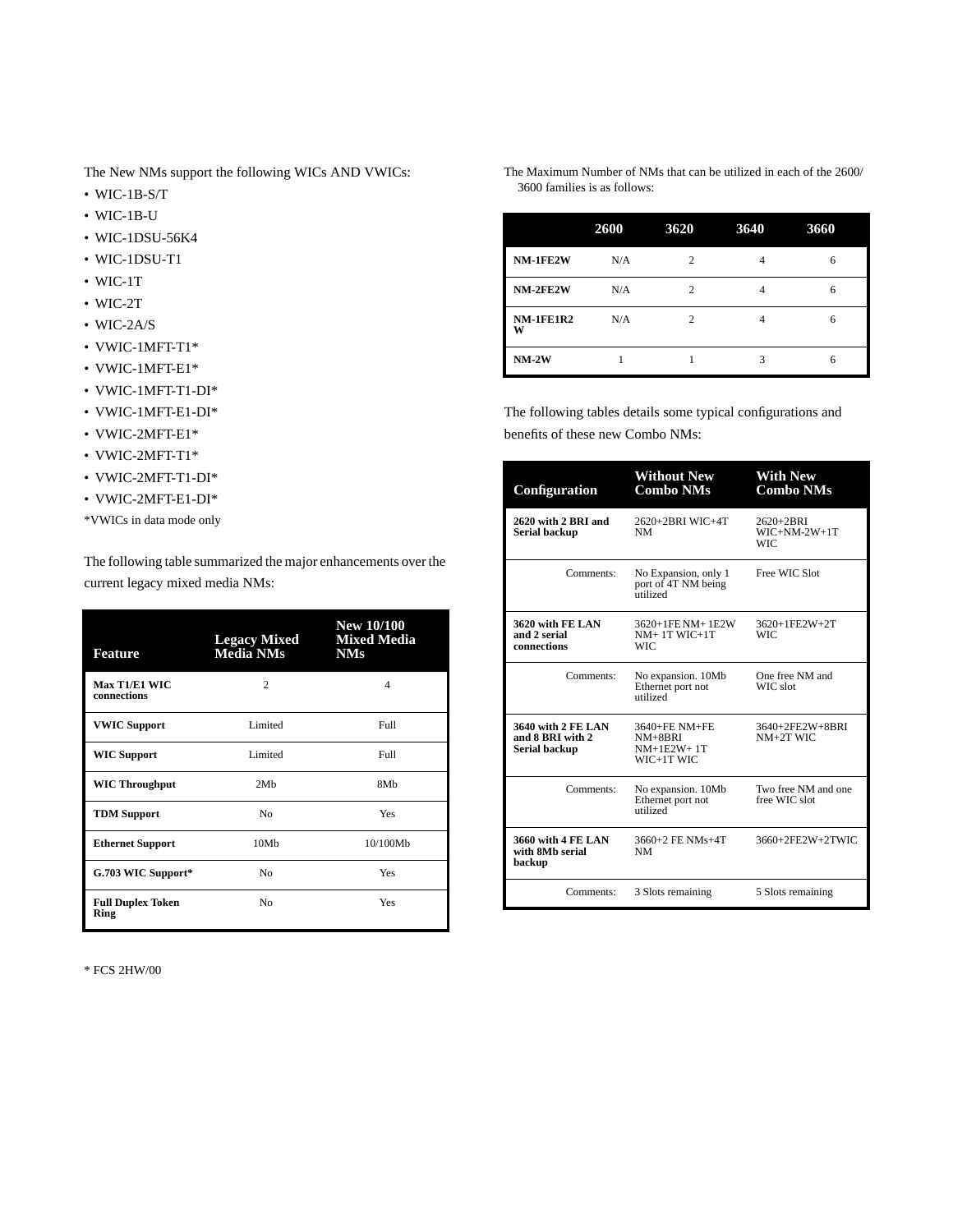## **Orderability, Availability, Compatibility, Minimum Software, and Memory Requirements**

10/100 Mixed media Network Modules Product Numbers and Description The minimum level of IOS is IOS 12.0(7)XK or 12.1(1)T

| <b>Product Number</b> | <b>Description</b>                                        |
|-----------------------|-----------------------------------------------------------|
| <b>NM-1FE2W</b>       | 1 10/100 Ethernet 2 WAN Card Slot<br>Network Module       |
| NM-2FE2W              | 2 10/100 Ethernet 2 WAN Card Slot<br>Network Module       |
| NM-1FE1R2W            | 1 10/100 Ethernet 1 4/16 Token Ring<br>2 WAN Card Slot NM |
| $NM-2W$               | 2 WAN Card Slot Network Module<br>$(no$ LAN $)$           |

Available 1QCY00

 $10/100$  Mixed media Network Modules platforms supported, Cisco  $\text{IOS}^\circledR$ Release, Memory and Maximum Number Supported:

| <b>Product</b>              | Cisco<br><b>IOS</b><br><b>Software</b><br>version<br>required | <b>IOS</b><br>Feature<br><b>Sets</b><br>required | Minimu<br>m<br><b>DRAM</b><br><b>Memory</b><br>$\ddot{}$ | <b>Maximu</b><br>m<br>supporte<br>d |
|-----------------------------|---------------------------------------------------------------|--------------------------------------------------|----------------------------------------------------------|-------------------------------------|
| <b>Cisco 2600</b><br>series | 12.0(7)XK                                                     | Any Cisco<br><b>IOS</b> Feature<br><b>Sets</b>   | 32 MB                                                    | 1                                   |
| <b>Cisco 3620</b>           | 12.0(7)XK                                                     | Any Cisco<br><b>IOS</b> Feature<br>Set           | 32 MB                                                    | $2*$                                |
| <b>Cisco 3640</b>           | 12.0(7)XK                                                     | Any Cisco<br><b>IOS</b> Feature<br><b>Sets</b>   | 32 MB                                                    | $4*$                                |
| <b>Cisco 3660</b>           | 12.0(7)XK                                                     | Any Cisco<br><b>IOS</b> Feature<br><b>Sets</b>   | 32 MB                                                    | 6                                   |

\* Only 1 of the NM-2W is supported in the 3620, and only 3 NM-2W are supported in the 3640

+ Each NM requires 700-1.5Mb of I/O Mem.